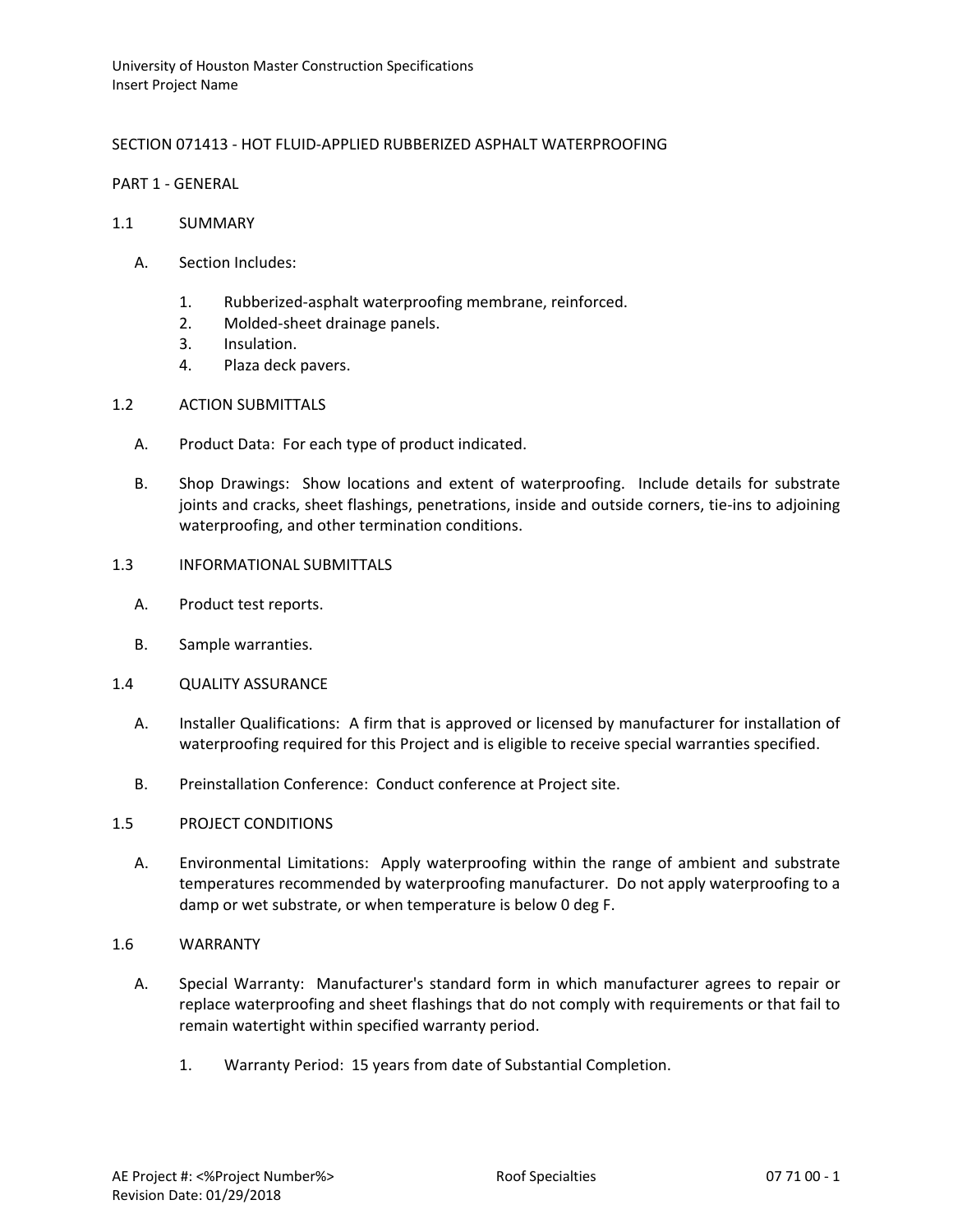## PART 2 - PRODUCTS

### 2.1 WATERPROOFING MEMBRANE

- A. Hot Fluid-Applied, Rubberized-Asphalt Waterproofing Membrane: Single component; 100 percent solids; hot fluid-applied, rubberized asphalt.
	- 1. [Products:](http://www.specagent.com/LookUp/?ulid=4322&mf=04&src=wd) Subject to compliance with requirements, available products that may be incorporated into the Work include, but are not limited to, the following:
		- a. [American Hydrotech, Inc.](http://www.specagent.com/LookUp/?uid=123456799134&mf=04&src=wd); Monolithic Membrane 6125.

## 2.2 FLASHING SHEET MATERIALS

- A. Elastomeric Flashing Sheet: 50-mil- minimum, uncured sheet neoprene as follows:
	- 1. Tensile Strength: 1400 psi minimum; ASTM D 412, Die C.
	- 2. Elongation: 300 percent minimum; ASTM D 412.
	- 3. Tear Resistance: 125 psi minimum; ASTM D 624, Die C.
	- 4. Brittleness: Does not break at minus 30 deg F; ASTM D 2137.

#### 2.3 AUXILIARY MATERIALS

- A. Primer: ASTM D 41, asphaltic primer.
- B. Elastomeric Sheet: 50-mil- minimum, uncured sheet neoprene as follows:
	- 1. Tensile Strength: 1400 psi minimum; ASTM D 412, Die C.
	- 2. Elongation: 300 percent minimum; ASTM D 412.
	- 3. Tear Resistance: 125 psi minimum; ASTM D 624, Die C.
	- 4. Brittleness: Does not break at minus 30 deg F; ASTM D 2137.
- C. Metal Termination Bars: Manufacturer's standard, predrilled stainless-steel or aluminum termination bars; approximately 1 by 1/8 inch thick; with anchors.
- D. Sealants and Accessories: Manufacturer's recommended sealants and accessories.
- E. Reinforcing Fabric: Manufacturer's recommended, spun-bonded polyester fabric.
- F. Protection Course: Manufacturer's standard, 80- to 90-mil- thick, fiberglass-reinforced rubberized asphalt or modified bituminous sheet.

# 2.4 MOLDED-SHEET DRAINAGE PANELS

A. Woven-Geotextile-Faced, Molded-Sheet Drainage Panel: Manufactured composite subsurface drainage panels consisting of a woven-geotextile facing with an apparent opening size not exceeding No. 40 sieve, laminated to one side without a polymeric film bonded to the other side of a studded, nonbiodegradable, molded-plastic-sheet drainage core, with a horizontal flow rate not less than 2.8 gpm/ft..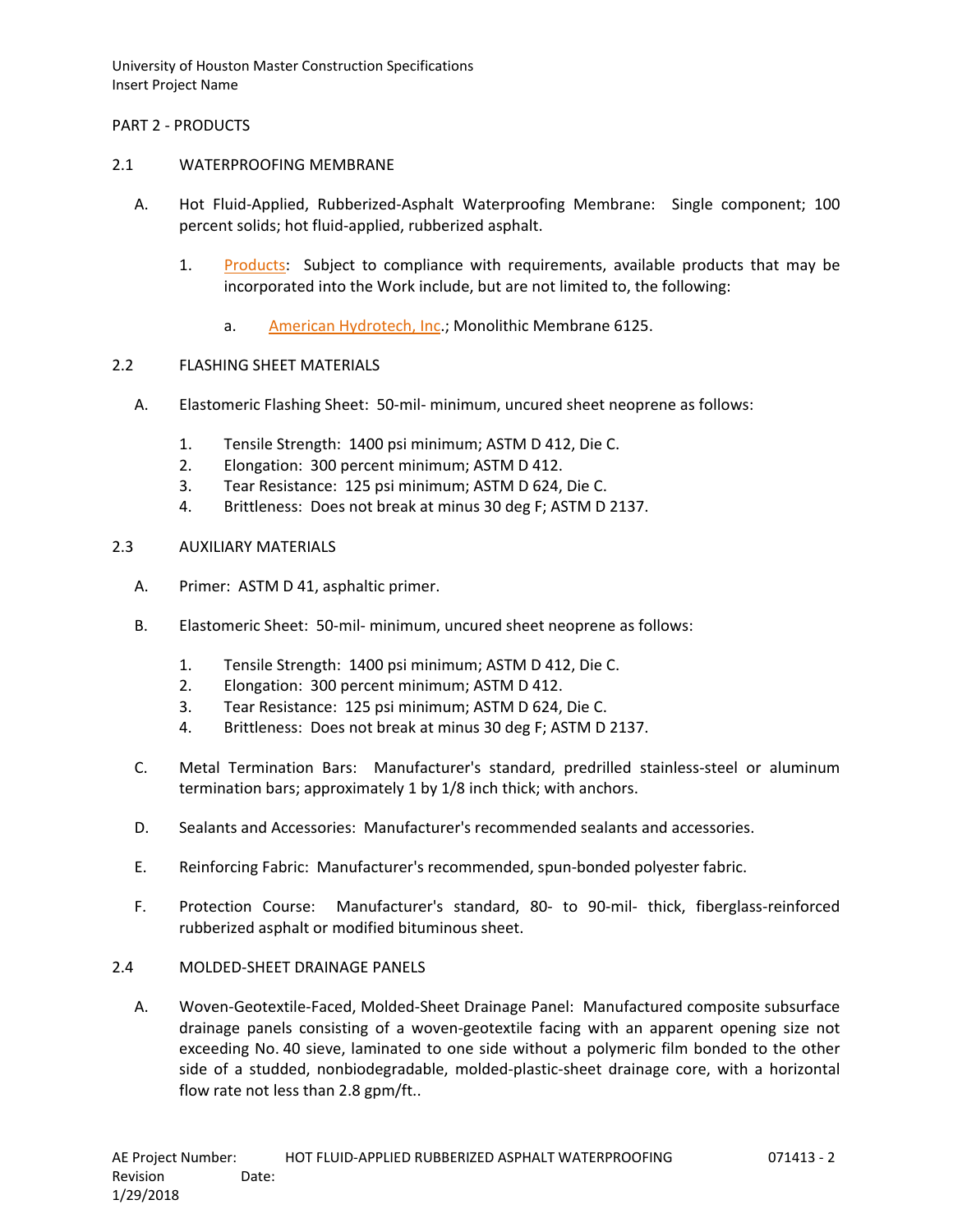## 2.5 INSULATION

- A. Board Insulation: Extruded-polystyrene board insulation complying with ASTM C 578, square edged.
	- 1. Type VII, 60-psi minimum compressive strength.
	- 2. Type V, 100-psi minimum compressive strength.

## 2.6 PLAZA DECK PAVERS

- A. Plaza Deck Pavers: Heavyweight, hydraulically pressed, concrete units, square edged, manufactured for use as plaza deck pavers; minimum compressive strength 6500 psi, ASTM C 140; absorption not greater than 5 percent, ASTM C 140; no breakage and maximum 1 percent mass loss when tested for freeze-thaw resistance according to ASTM C 67.
	- 1. Manufacturers: Subject to compliance with requirements, available manufacturers offering products that may be incorporated into the Work include, but are not limited to, the following:
		- a. [Hanover Architectural Products.](http://www.specagent.com/LookUp/?uid=123456799148&mf=04&src=wd)
		- b. [Roofblok Limited.](http://www.specagent.com/LookUp/?uid=123456799151&mf=04&src=wd)
		- c. [Sunny Brook Pressed Concrete.](http://www.specagent.com/LookUp/?uid=123456799153&mf=04&src=wd)
		- d. [Wausau Tile, Inc.; Terra-Paving Division.](http://www.specagent.com/LookUp/?uid=123456799154&mf=04&src=wd)
		- e. [Westile Roofing Products.](http://www.specagent.com/LookUp/?uid=123456799156&mf=04&src=wd)
	- 2. Thickness 2 inches.
	- 3. Face Size: As indicated.
	- 4. Color: As selected by Architect from manufacturer's full range.

# PART 3 - EXECUTION

#### 3.1 PREPARATION

- A. Clean and prepare substrates according to manufacturer's written instructions. Provide clean, dust-free, and dry substrate for waterproofing application.
- B. Mask off adjoining surfaces not receiving waterproofing to prevent spillage and overspray affecting other construction.
- C. Close off deck drains and other deck penetrations to prevent spillage and migration of waterproofing fluids.
- D. Remove grease, oil, form-release agents, paints, curing compounds, and other penetrating contaminants or film-forming coatings from concrete.
- E. Remove fins, ridges, and other projections and fill honeycomb, aggregate pockets, and other voids.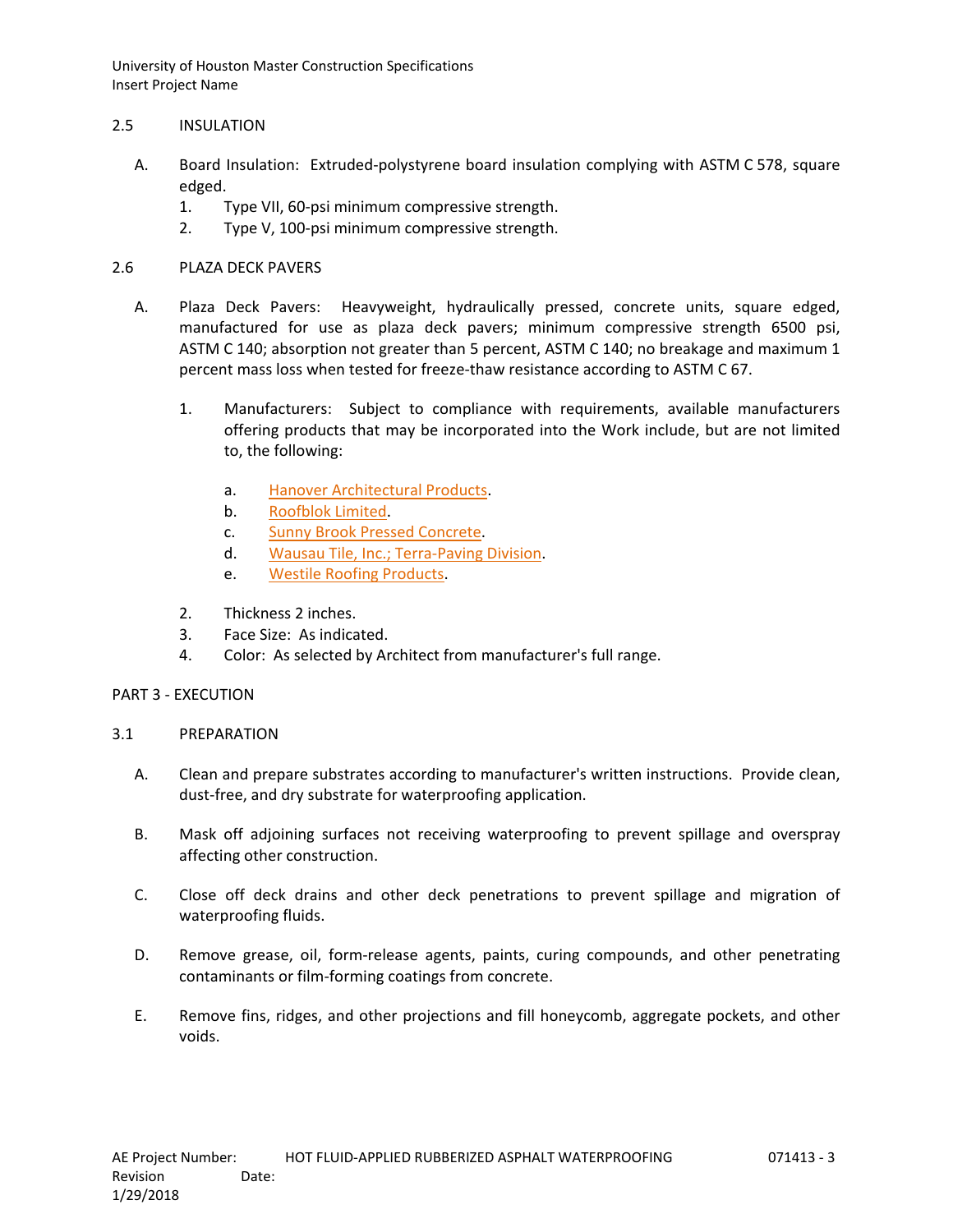## 3.2 JOINTS, CRACKS, AND TERMINATIONS

- A. Prepare and treat substrates to receive waterproofing membrane, including joints and cracks, deck drains, corners, and penetrations according to manufacturer's written instructions.
	- 1. Adhere strip of elastomeric sheet to substrate in a layer of hot rubberized asphalt. Extend elastomeric sheet a minimum of 6 inches on each side of moving joints and cracks or joints and cracks exceeding 1/8 inch thick, and beyond deck drains and penetrations. Apply second layer of hot fluid-applied, rubberized asphalt over elastomeric sheet.
	- 2. Embed strip of reinforcing fabric into a layer of hot rubberized asphalt. Extend reinforcing fabric a minimum of 6 inches on each side of nonmoving joints and cracks not exceeding 1/8 inch thick, and beyond roof drains and penetrations.
- B. At expansion joints and discontinuous deck-to-wall or deck-to-deck joints, bridge joints with elastomeric sheet extended a minimum of 6 inches on each side of joints and adhere to substrates in a layer of hot rubberized asphalt. Apply second layer of hot fluid-applied, rubberized asphalt over elastomeric sheet.

## 3.3 FLASHING INSTALLATION

A. Install elastomeric flashing sheets at terminations of waterproofing membrane according to manufacturer's written instructions.

#### 3.4 MEMBRANE APPLICATION

- A. Apply primer, at manufacturer's recommended rate, over prepared substrate and allow to dry.
- B. Heat and apply rubberized asphalt according to manufacturer's written instructions.
- C. Reinforced Membrane: Apply hot rubberized asphalt to substrates and adjoining surfaces indicated. Spread to a thickness of 90 mils; embed reinforcing fabric, overlapping sheets 2 inches; spread another 125-mil- thick layer to provide a uniform, reinforced, seamless membrane 215 mils thick.
- D. Apply waterproofing over prepared joints and up wall terminations and vertical surfaces to heights indicated or required by manufacturer.
- E. Cover waterproofing with protection course with overlapped joints.

## 3.5 MOLDED-SHEET DRAINAGE PANEL INSTALLATION

A. Place and secure molded-sheet drainage panels, with geotextile facing away from wall or deck substrate according to manufacturer's written instructions. Use methods that do not penetrate waterproofing. Lap edges and ends of geotextile to maintain continuity. Protect installed molded-sheet drainage panels during subsequent construction.